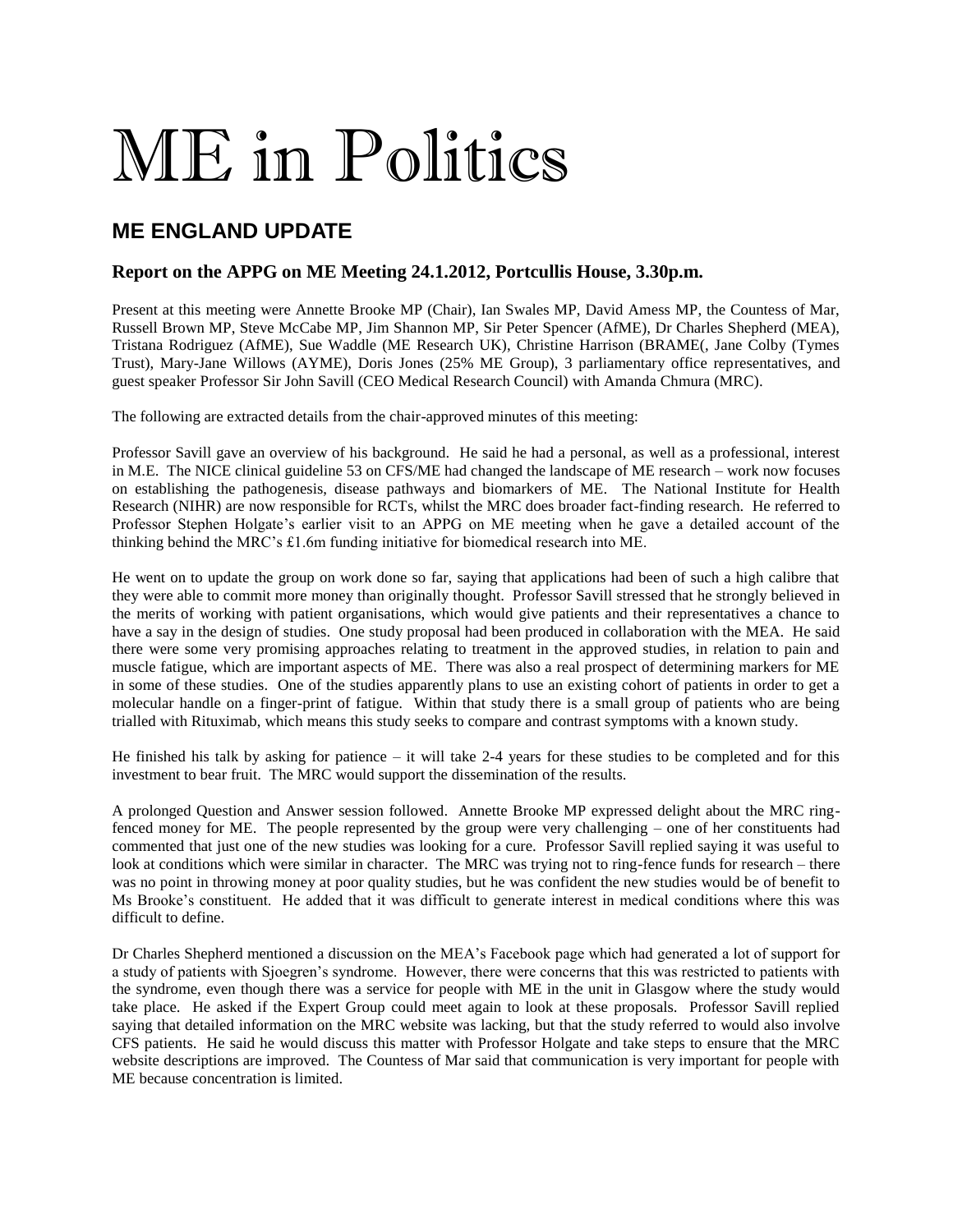Ian Swales MP commented that it was important not to raise false hopes – the PACE Trial had enraged many people with ME because it suggested that GET and CBT were the best forms of treatment for ME. He asked if the MRC recognised that the ME community felt that biomedical research was what was needed. Professor Savill replied that discovery biomedical research was what the MRC supports. He said he was accountable for the quality of research for which the £1.6m was being used.

Christine Harrison welcomed the new MRC studies and asked if severely affected people would be included in the trials.

Professor Savill then asked if the Biobank\* collections did include severely affected people. Sir Peter Spencer confirmed that they would. Professor Savill said a family member with CFS was housebound and gathering data on severely affected people was a very positive feature of the Biobank.

In response to Ian Swales MP's raised concerns whether the new studies understood ME sufficiently well, Professor Savill said that question could be asked of any study, but the Biobank based research was a positive step; there was an interaction between research and difficulties in maintaining a clinical service which would attract new talent.

Sir Peter Spencer stated that the Expert Group had started with a literature search of the previous ten years of research into ME and had established a clear objective of attracting new research talent and new technology into the field of ME/CFS research. He added there was a decline in funding for specialist ME/CFS services across the UK; it was hard to find any other clinical condition which had such an adverse affect on people and for whom so little was provided. Therefore the MRC was a beacon of hope.

Jane Colby mentioned the possibility of identifying viruses in a screening programme of occult blood in the bowels. Many members had tested positive for enteroviruses; she personally had tested positive for coxsackie B virus. She asked if the old style bowel acid test could be used for children. Professor Savill replied that there was a problem in determining links to infection for CFS/ME and other conditions like Lupus. All this showed was that there was a link between a virus and symptoms, but some studies were more rational because they used blood samples and tried to look at the body's response, which he felt was the right approach. Jane Colby replied saying that if the link between the polio virus and polio symptoms had not been determined, no vaccine against the virus would have been created. Professor Savill replied that very powerful tests are needed to identify viruses.

The remaining Q+A session focused on great hope which patients now have of the MRC trials – they need to have confidence in the quality of the studies. The Countess of Mar asked Professor Savill how GPs could be persuaded to look at the endocrine system of patients (an important query which had been raised by a patient). The Professor's replied saying it was not easy to identify which patients have the condition; many tests are needed to exclude other known conditions (e.g. Addison's or kidney disease) which could offer clues; a diagnostic test for ME was needed.

The question of further MRC funding for more biomedical studies into ME arose; lack of funding wasn't the issue, the Professor replied, what mattered was the quality of proposals. This led to the issue of if/when interest might be generated in industry; the Professor replied he would expect first steps to be taken by companies, especially in relation to diagnostic tests rather than treatment, which the MRC would support.

Dr Shepherd was concerned over maintaining the momentum of ME research, by further ring-fenced funding. The Professor said ring-fencing was uncomfortable, but a highlight notice on future funding may be beneficial. Unsuccessful applications to the MRC can be resubmitted within a year and often are successful. Sir Peter Spencer supported Dr Shepherd's request for further ring-fenced funding; the amount available was very small in relation to what was needed. The Professor replied saying what he had suggested had helped to sustain research; good use of charitable resources would be to identify people who were willing to participate in research. Sir Peter added that AfME, the MEA and MERUK have a queue of people willing to take part in research. (D.J. asked if smaller ME charities would be contacted with a request to nominate patients for the trials to which the Professor replied it was up to the individual research groups to make such decisions. This Q+A was unrecorded in the minutes.)

The Professor then mentioned an E-health initiative, which the MRC was supporting; Scotland had very powerful Erecords which were of great value. Sue Waddle stressed the need for a long-term plan, endorsed by Ian Swales MP who enquired about long-term commitment. Professor Savill admitted there had been a problem in the relationship